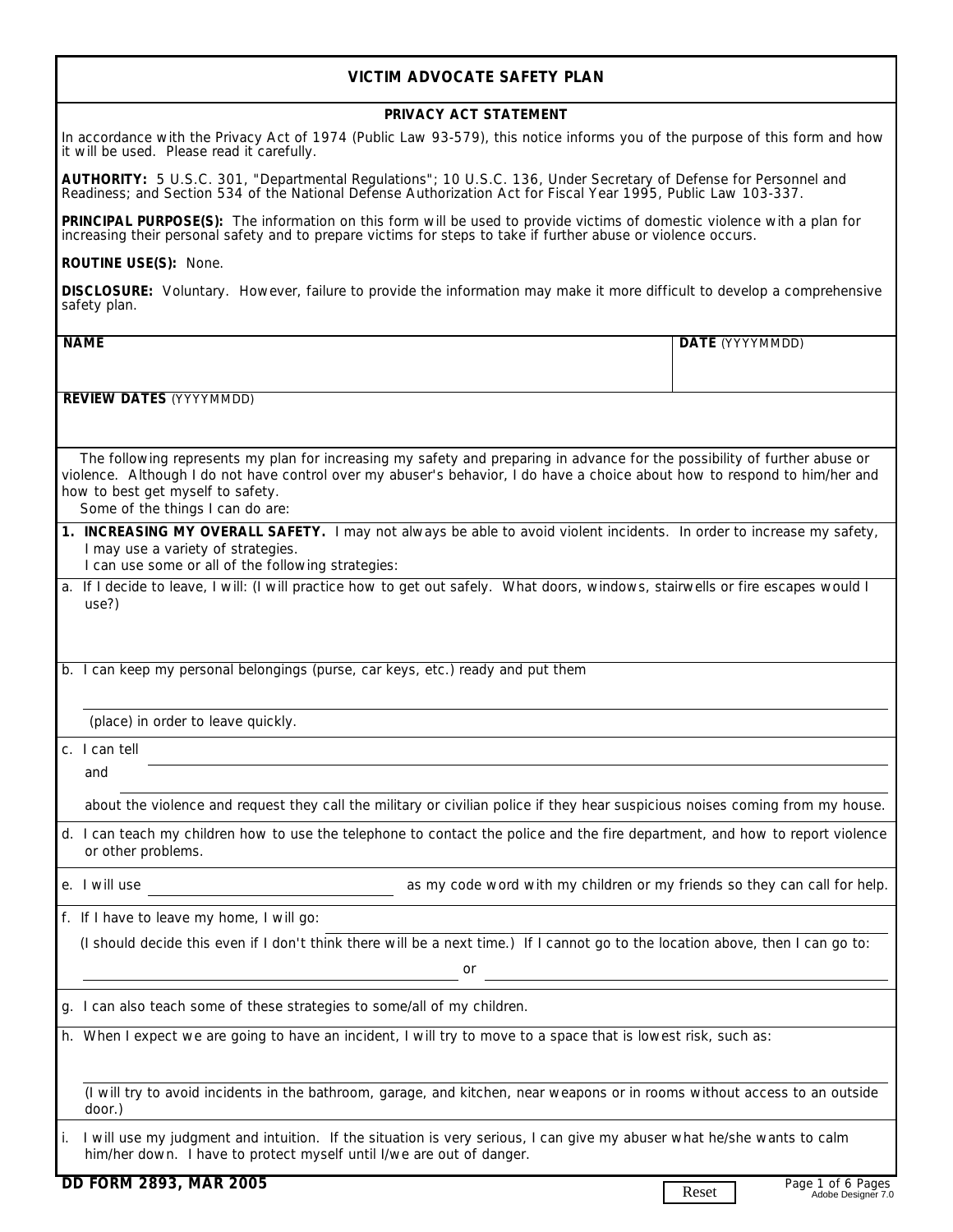|    | 2. PROTECTING MYSELF DURING AN INCIDENT OR IF PLANNING TO LEAVE. If I am planning to leave, I should do so<br>without telling my abuser face-to-face. If I have to leave quickly (during an incident), I WILL JUST LEAVE. I will not talk<br>with my abuser about it. If I am going to leave at another time, I will leave when my abuser is not home and<br>communicate with him/her later by phone or letter from a safe place.                        |  |  |  |
|----|----------------------------------------------------------------------------------------------------------------------------------------------------------------------------------------------------------------------------------------------------------------------------------------------------------------------------------------------------------------------------------------------------------------------------------------------------------|--|--|--|
|    | 3. SAFETY WHEN PREPARING TO LEAVE. I may decide to leave the residence I share with my abuser. I must have a careful<br>plan for leaving in order to increase my safety. My abuser might strike out and become more violent if he/she believes that<br>I am leaving the relationship.<br>I can use some or all of the following safety strategies:                                                                                                       |  |  |  |
|    | a. I will leave money and an extra set of keys with                                                                                                                                                                                                                                                                                                                                                                                                      |  |  |  |
|    | so I can leave quickly.                                                                                                                                                                                                                                                                                                                                                                                                                                  |  |  |  |
|    | b. I will keep copies of important documents or keys at:                                                                                                                                                                                                                                                                                                                                                                                                 |  |  |  |
|    | c. I will open a savings account by (date)<br>, to increase my independence.                                                                                                                                                                                                                                                                                                                                                                             |  |  |  |
|    | I will use                                                                                                                                                                                                                                                                                                                                                                                                                                               |  |  |  |
|    | as the mailing address so that the monthly statement is not sent to my home.                                                                                                                                                                                                                                                                                                                                                                             |  |  |  |
|    | d. Other things I can do to increase my independence include:                                                                                                                                                                                                                                                                                                                                                                                            |  |  |  |
|    |                                                                                                                                                                                                                                                                                                                                                                                                                                                          |  |  |  |
|    |                                                                                                                                                                                                                                                                                                                                                                                                                                                          |  |  |  |
|    |                                                                                                                                                                                                                                                                                                                                                                                                                                                          |  |  |  |
|    |                                                                                                                                                                                                                                                                                                                                                                                                                                                          |  |  |  |
|    |                                                                                                                                                                                                                                                                                                                                                                                                                                                          |  |  |  |
|    |                                                                                                                                                                                                                                                                                                                                                                                                                                                          |  |  |  |
|    |                                                                                                                                                                                                                                                                                                                                                                                                                                                          |  |  |  |
|    |                                                                                                                                                                                                                                                                                                                                                                                                                                                          |  |  |  |
|    |                                                                                                                                                                                                                                                                                                                                                                                                                                                          |  |  |  |
|    |                                                                                                                                                                                                                                                                                                                                                                                                                                                          |  |  |  |
|    |                                                                                                                                                                                                                                                                                                                                                                                                                                                          |  |  |  |
|    |                                                                                                                                                                                                                                                                                                                                                                                                                                                          |  |  |  |
|    | e. The domestic violence program's hotline number is:<br>I can seek shelter by calling this hotline.                                                                                                                                                                                                                                                                                                                                                     |  |  |  |
|    | f. I can keep change for phone calls on me at all times. I understand that if I use my telephone credit card, the following<br>month the telephone bill will tell my abuser those numbers that I called before or after I left. To keep my telephone<br>communication confidential, I must either use coins or a pre-paid phone card or I might get a friend to permit me to use<br>his/her telephone credit card for a limited time when I first leave. |  |  |  |
| g. | I will check with<br>and                                                                                                                                                                                                                                                                                                                                                                                                                                 |  |  |  |
|    | to see who would be able to let me stay with them or lend me some money.                                                                                                                                                                                                                                                                                                                                                                                 |  |  |  |
|    | h. I can leave extra clothes with:                                                                                                                                                                                                                                                                                                                                                                                                                       |  |  |  |
|    |                                                                                                                                                                                                                                                                                                                                                                                                                                                          |  |  |  |
|    | i. I will not tell my abuser face-to-face that I am leaving, or I will leave without talking with my abuser.                                                                                                                                                                                                                                                                                                                                             |  |  |  |
|    | in order to plan the safest way to leave the residence.<br>j. I will sit down and review my safety plan every                                                                                                                                                                                                                                                                                                                                            |  |  |  |
|    | (Domestic violence advocate or friend)                                                                                                                                                                                                                                                                                                                                                                                                                   |  |  |  |
|    | has agreed to help me review this plan.                                                                                                                                                                                                                                                                                                                                                                                                                  |  |  |  |
|    | k. I will rehearse my escape plan and, as appropriate, practice it with my children.                                                                                                                                                                                                                                                                                                                                                                     |  |  |  |
|    | DD FORM 2893, MAR 2005<br>Page 2 of 6 Pages<br>Reset                                                                                                                                                                                                                                                                                                                                                                                                     |  |  |  |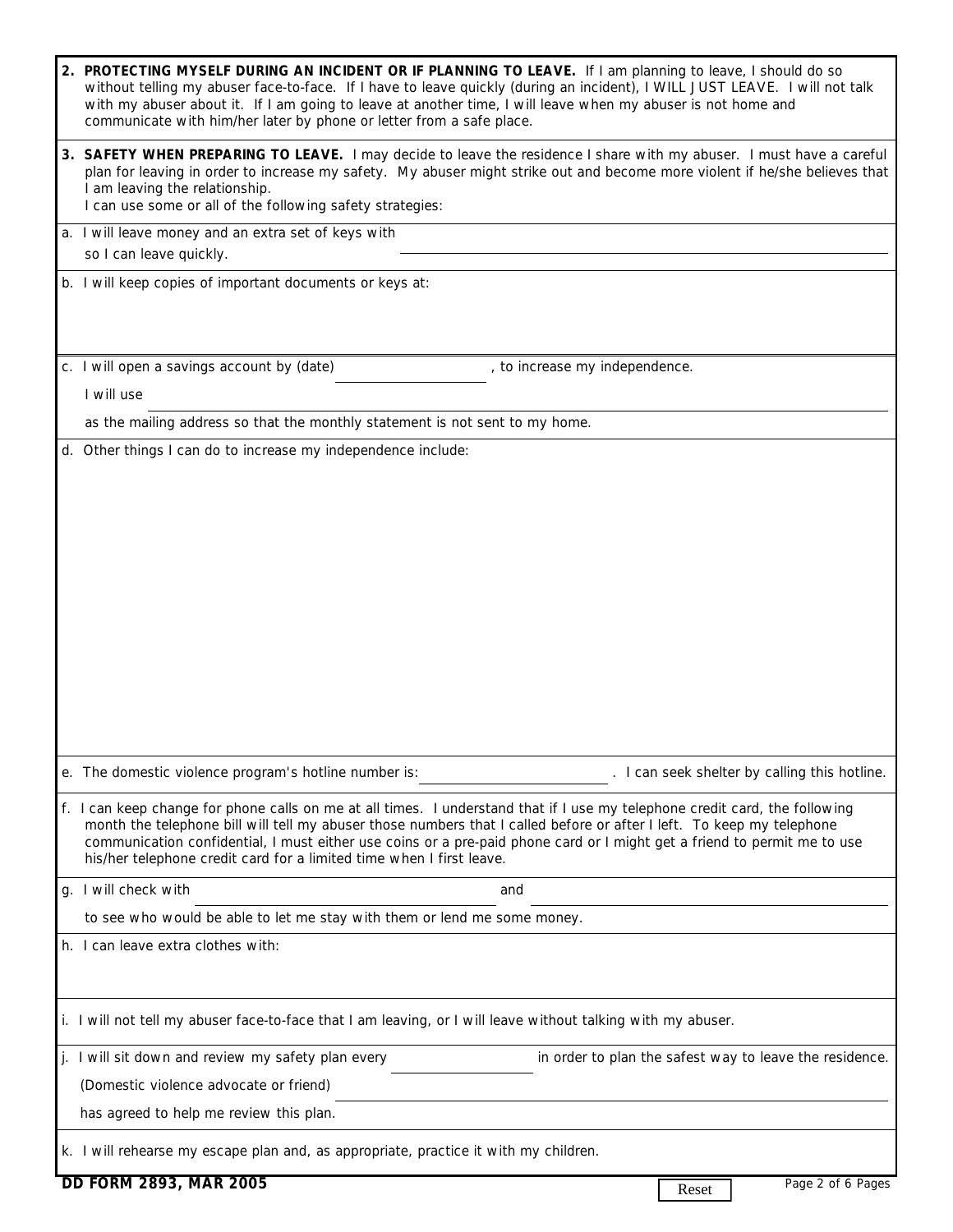|    | 4. ITEMS TO TAKE WHEN LEAVING. If I decide to leave my abuser, it is important to take certain items with me. I may also<br>want to give an extra copy of papers and an extra set of clothing to a friend just in case I have to leave quickly.                                                                                                                                          |                                                |  |  |  |
|----|------------------------------------------------------------------------------------------------------------------------------------------------------------------------------------------------------------------------------------------------------------------------------------------------------------------------------------------------------------------------------------------|------------------------------------------------|--|--|--|
|    | Items on the following list are the most important to take. If there is time, I might take other items or store them<br>somewhere outside my home so I can get to them easily.                                                                                                                                                                                                           |                                                |  |  |  |
|    | These items might best be placed in one location, so that if we have to leave in a hurry, I can grab them quickly. When I<br>leave, I should take:                                                                                                                                                                                                                                       |                                                |  |  |  |
|    | Identification for myself                                                                                                                                                                                                                                                                                                                                                                | Work permits                                   |  |  |  |
|    | Military identification Card                                                                                                                                                                                                                                                                                                                                                             | Green card                                     |  |  |  |
|    | Children's birth certificates                                                                                                                                                                                                                                                                                                                                                            | Divorce papers/custody papers                  |  |  |  |
|    | My birth certificate                                                                                                                                                                                                                                                                                                                                                                     | Medical records                                |  |  |  |
|    | Passports                                                                                                                                                                                                                                                                                                                                                                                | Lease/rental agreements, mortgage payment book |  |  |  |
|    | Social Security number for myself, the DoD sponsor,                                                                                                                                                                                                                                                                                                                                      | Bank books                                     |  |  |  |
|    | and my children                                                                                                                                                                                                                                                                                                                                                                          | School and vaccination records                 |  |  |  |
|    | Money                                                                                                                                                                                                                                                                                                                                                                                    | Insurance papers                               |  |  |  |
|    | Checkbook, ATM (Automatic Teller Machine) card                                                                                                                                                                                                                                                                                                                                           | Address book                                   |  |  |  |
|    | Credit cards                                                                                                                                                                                                                                                                                                                                                                             | <b>Pictures</b>                                |  |  |  |
|    | Keys - house/car/office                                                                                                                                                                                                                                                                                                                                                                  | Jewelry                                        |  |  |  |
|    | Driver's license and registration                                                                                                                                                                                                                                                                                                                                                        | Children's favorite toys and/or blankets       |  |  |  |
|    | Medications                                                                                                                                                                                                                                                                                                                                                                              | Small saleable items (not abuser's property)   |  |  |  |
|    | 5. SAFETY IN MY OWN RESIDENCE. If I no longer reside with my abuser or if I have my own residence, there are many<br>things that I can do to increase my safety in my own residence. Depending on my residence, it may not be possible to<br>do all the measures that are listed here or to do them all at once, but I will take all of them into consideration to protect<br>my safety. |                                                |  |  |  |
|    | Safety measures I can use include:                                                                                                                                                                                                                                                                                                                                                       |                                                |  |  |  |
|    | a. I can change the locks on my doors and windows as soon as possible.                                                                                                                                                                                                                                                                                                                   |                                                |  |  |  |
|    | b. I can replace wooden doors with steel/metal doors.                                                                                                                                                                                                                                                                                                                                    |                                                |  |  |  |
|    | c. I can install security systems including additional locks, window bars, poles to wedge against doors, an electronic system,<br>etc.                                                                                                                                                                                                                                                   |                                                |  |  |  |
|    | d. I can purchase rope ladders to be used for escape from second floor windows.                                                                                                                                                                                                                                                                                                          |                                                |  |  |  |
|    | e. I can install smoke detectors and purchase fire extinguishers for each floor in my house/apartment.                                                                                                                                                                                                                                                                                   |                                                |  |  |  |
|    | f. I can install an outside lighting system that lights up when a person is coming close to my house.                                                                                                                                                                                                                                                                                    |                                                |  |  |  |
|    | g. I will teach my children how to use the telephone to make a telephone call to me and to:                                                                                                                                                                                                                                                                                              |                                                |  |  |  |
|    | (friend/clergyperson/other) in the event that my abuser takes the children.                                                                                                                                                                                                                                                                                                              |                                                |  |  |  |
|    | h. I will tell people who take care of my children which people have permission to pick up my children.<br>The people I will inform about pick-up permission include:<br>School:                                                                                                                                                                                                         |                                                |  |  |  |
|    | Day care staff:                                                                                                                                                                                                                                                                                                                                                                          |                                                |  |  |  |
|    | Babysitter:                                                                                                                                                                                                                                                                                                                                                                              |                                                |  |  |  |
|    | Sunday School/religious school teacher:                                                                                                                                                                                                                                                                                                                                                  |                                                |  |  |  |
|    | Teacher:                                                                                                                                                                                                                                                                                                                                                                                 |                                                |  |  |  |
|    | Others:                                                                                                                                                                                                                                                                                                                                                                                  |                                                |  |  |  |
| i. | I can inform the following people that my abuser no longer resides with me and they should call the military or civilian<br>police if he/she is observed near my residence:                                                                                                                                                                                                              |                                                |  |  |  |
|    | Neighbor                                                                                                                                                                                                                                                                                                                                                                                 |                                                |  |  |  |
|    | Pastor/religious leader:                                                                                                                                                                                                                                                                                                                                                                 |                                                |  |  |  |
|    | Friend:                                                                                                                                                                                                                                                                                                                                                                                  |                                                |  |  |  |
|    |                                                                                                                                                                                                                                                                                                                                                                                          |                                                |  |  |  |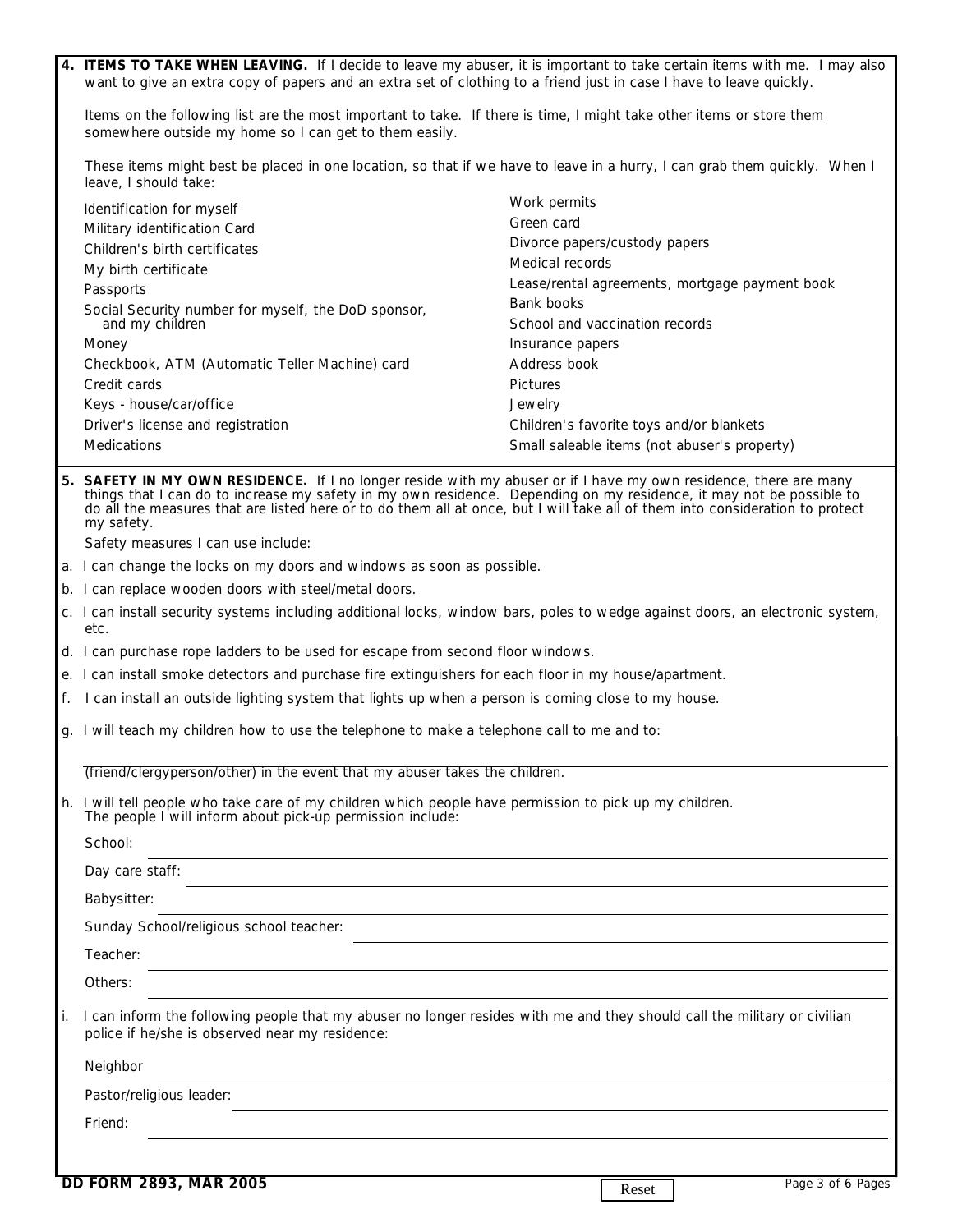| 6. SAFETY WITH A PROTECTION ORDER. My abuser should obey protection orders, but I can never be sure. I recognize      |
|-----------------------------------------------------------------------------------------------------------------------|
| that I may need to ask the military or civilian police, the courts, and the military commanding officer to enforce my |
| protection order.                                                                                                     |
| The following are some steps that I can take to help the enforcement of my protection order:                          |

a. I will keep my protection order at (location):

- b. I will always keep a copy of my protection order with me. If I change purses/wallets, that's the first thing that should go in.
- c. I will give a copy of my protection order to military and civilian police departments in the community where I work, in those communities where I usually visit family or friends, and in the community where I live.
- d. There may be a county registry of protection orders that all police departments can call to confirm a protection order. I will check to make sure that my order is in the registry. The telephone number for the county registry of protection orders is:
- e. For further safety, if I often visit other counties, I might file my protection order with the court in those counties. I will register my protection order in the following counties:
- f. I can call the domestic violence program if I am not sure about b., c., or d. above or if I have some problem with my protection order.
- that I have a protection order in effect. g. I will inform my employer, my clergy person, my closest friends, and
- h. If my abuser destroys my protection order I can get another copy by going to

located at:

- i. If my abuser violates my protection order, I can call the police and report a violation, contact my attorney, call my advocate, and/or advise the court of the violation.
- j. If law enforcement does not help, I can contact my advocate or attorney and will file a complaint with the chief of the law enforcement department.
- k. I can also file a private civil complaint in the jurisdiction in the U.S. where the violation occurred. I can charge my abuser with a violation of the protection order. (I can also ask if the jurisdiction where the violation occurred permits the filing of private criminal complaints.) I can call the domestic violence advocate to help me with this.
- **7. SAFETY ON THE JOB AND IN PUBLIC.** I must decide if and when I will tell others that my abuser is abusive and that I may be at continued risk. Friends, family and co-workers can all offer protection. I should carefully consider which people to invite to help secure my safety. I might do any or all of the following:
- a. I can inform my boss, the security supervisor, military commanding officer, senior enlisted advisor, and

at work of my situation.

b. I can ask to help screen my telephone calls at work.

c. When leaving work, I can:

d. When driving home, if problems occur, I can:

e. If I use public transit, I can:

- f. I can use different grocery stores and shopping malls to conduct my business and shop at hours that are different than those when I was residing with my abuser.
- g. I can use a different bank and take care of my banking at hours different from those I used when residing with my abuser.

h. I can also: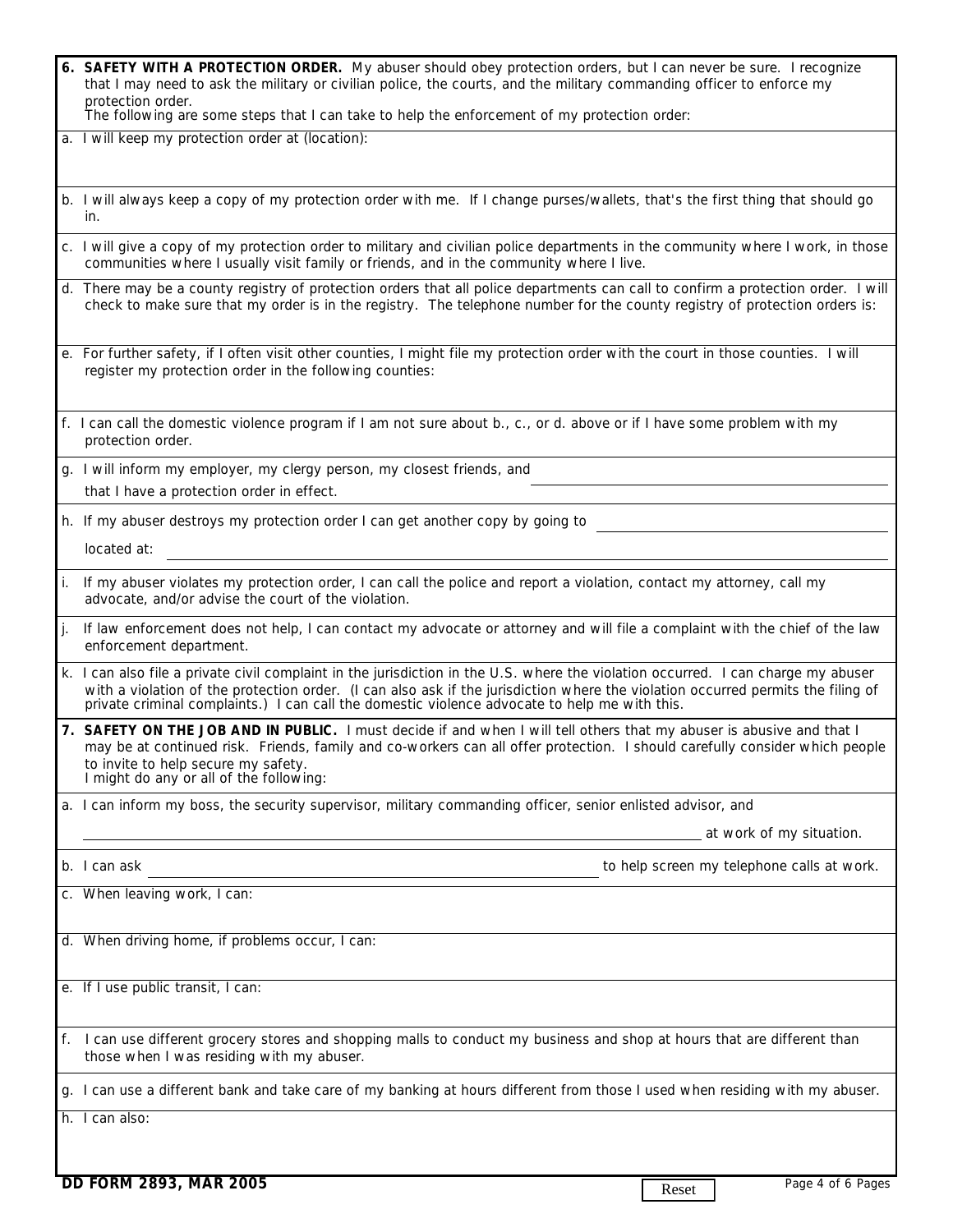| 8. SAFETY AND DRUG OR ALCOHOL USE. Many people use alcohol. Many use mood-altering drugs. Some drugs are legal,<br>others are not. The Department of Defense has a zero-tolerance policy for active duty members with regard to the use of<br>illegal drugs, and there are Federal and State criminal laws addressing the use of illegal substances. Therefore, I should<br>carefully consider the potential costs to my family and me if someone in my family is using illegal drugs. But beyond this,<br>the use of any alcohol or other drugs can reduce my awareness and ability to act quickly to protect myself from my<br>abuser. Alcohol or drug use may also affect the way my abuser responds to different situations. Therefore, in the<br>context of drug or alcohol use, I need to make specific safety plans.<br>If drug or alcohol use has occurred in my relationship with my abuser, I can enhance my safety by some or all of the<br>following:<br>a. If I am going to use alcohol, I can do so in a safe place and with people who understand the risk of violence and are<br>committed to my safety.<br>b. I can also: |       |                                            |  |
|--------------------------------------------------------------------------------------------------------------------------------------------------------------------------------------------------------------------------------------------------------------------------------------------------------------------------------------------------------------------------------------------------------------------------------------------------------------------------------------------------------------------------------------------------------------------------------------------------------------------------------------------------------------------------------------------------------------------------------------------------------------------------------------------------------------------------------------------------------------------------------------------------------------------------------------------------------------------------------------------------------------------------------------------------------------------------------------------------------------------------------------------|-------|--------------------------------------------|--|
|                                                                                                                                                                                                                                                                                                                                                                                                                                                                                                                                                                                                                                                                                                                                                                                                                                                                                                                                                                                                                                                                                                                                            |       |                                            |  |
| c. If my abuser is using, I can:                                                                                                                                                                                                                                                                                                                                                                                                                                                                                                                                                                                                                                                                                                                                                                                                                                                                                                                                                                                                                                                                                                           |       |                                            |  |
| d. I might also:                                                                                                                                                                                                                                                                                                                                                                                                                                                                                                                                                                                                                                                                                                                                                                                                                                                                                                                                                                                                                                                                                                                           |       |                                            |  |
| e. To safeguard my children, I might:                                                                                                                                                                                                                                                                                                                                                                                                                                                                                                                                                                                                                                                                                                                                                                                                                                                                                                                                                                                                                                                                                                      |       |                                            |  |
| 9. SAFETY AND MY EMOTIONAL HEALTH. The experience of being battered and verbally degraded by abusers is usually<br>exhausting and emotionally draining. The process of building a new life for myself takes much courage and incredible<br>energy.<br>To conserve my emotional energy and resources and to avoid hard emotional times, I can do some of the following:                                                                                                                                                                                                                                                                                                                                                                                                                                                                                                                                                                                                                                                                                                                                                                     |       |                                            |  |
| a. If I feel down and ready to return to a potentially abusive situation, I can:                                                                                                                                                                                                                                                                                                                                                                                                                                                                                                                                                                                                                                                                                                                                                                                                                                                                                                                                                                                                                                                           |       |                                            |  |
| b. When I have to communicate with my abuser in person or by telephone, I can:                                                                                                                                                                                                                                                                                                                                                                                                                                                                                                                                                                                                                                                                                                                                                                                                                                                                                                                                                                                                                                                             |       |                                            |  |
| c. I can try to use "I can " statements with myself and to be assertive with others.                                                                                                                                                                                                                                                                                                                                                                                                                                                                                                                                                                                                                                                                                                                                                                                                                                                                                                                                                                                                                                                       |       |                                            |  |
| d. I can tell myself: "                                                                                                                                                                                                                                                                                                                                                                                                                                                                                                                                                                                                                                                                                                                                                                                                                                                                                                                                                                                                                                                                                                                    |       |                                            |  |
| whenever I feel others are trying to control or abuse me.                                                                                                                                                                                                                                                                                                                                                                                                                                                                                                                                                                                                                                                                                                                                                                                                                                                                                                                                                                                                                                                                                  |       |                                            |  |
| e. I can read                                                                                                                                                                                                                                                                                                                                                                                                                                                                                                                                                                                                                                                                                                                                                                                                                                                                                                                                                                                                                                                                                                                              |       | to help me feel stronger.                  |  |
| f. I can call                                                                                                                                                                                                                                                                                                                                                                                                                                                                                                                                                                                                                                                                                                                                                                                                                                                                                                                                                                                                                                                                                                                              |       |                                            |  |
| and                                                                                                                                                                                                                                                                                                                                                                                                                                                                                                                                                                                                                                                                                                                                                                                                                                                                                                                                                                                                                                                                                                                                        |       | as other resources to be of support to me. |  |
| g. Other things I can do to help me feel stronger are:                                                                                                                                                                                                                                                                                                                                                                                                                                                                                                                                                                                                                                                                                                                                                                                                                                                                                                                                                                                                                                                                                     |       |                                            |  |
| h. I can attend workshops and support groups at the domestic violence program or:<br>or                                                                                                                                                                                                                                                                                                                                                                                                                                                                                                                                                                                                                                                                                                                                                                                                                                                                                                                                                                                                                                                    |       |                                            |  |
| to gain support and strengthen my relationships with other people.                                                                                                                                                                                                                                                                                                                                                                                                                                                                                                                                                                                                                                                                                                                                                                                                                                                                                                                                                                                                                                                                         |       |                                            |  |
| I SHOULD NOT KEEP THIS PLAN WITH ME. I SHOULD DISCUSS WITH MY VICTIM ADVOCATE WHERE AND WITH WHOM<br>THIS PLAN WILL BE KEPT.                                                                                                                                                                                                                                                                                                                                                                                                                                                                                                                                                                                                                                                                                                                                                                                                                                                                                                                                                                                                               |       |                                            |  |
| I SHOULD DETACH THE PHONE LISTING ON THE LAST PAGE AND KEEP IT WITH ME.                                                                                                                                                                                                                                                                                                                                                                                                                                                                                                                                                                                                                                                                                                                                                                                                                                                                                                                                                                                                                                                                    |       |                                            |  |
| DD FORM 2893, MAR 2005                                                                                                                                                                                                                                                                                                                                                                                                                                                                                                                                                                                                                                                                                                                                                                                                                                                                                                                                                                                                                                                                                                                     | Reset | Page 5 of 6 Pages                          |  |